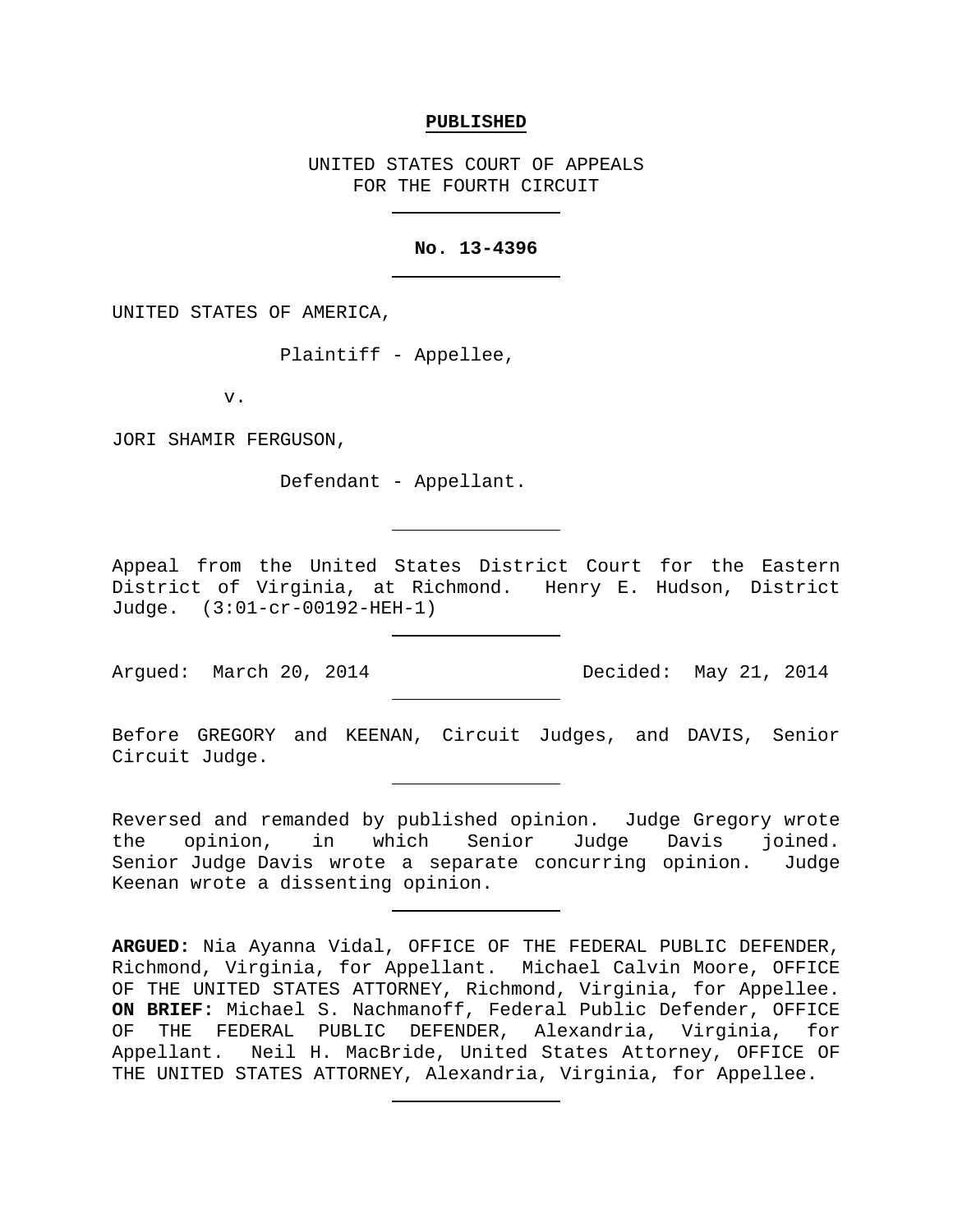GREGORY, Circuit Judge:

This is an appeal from a district court judgment revoking Jori Ferguson's supervised release. The district court found that Mr. Ferguson had violated the terms of his supervised release by, among other things, possessing marijuana. The district court's finding relied in part on a laboratory report prepared by a forensic examiner who did not testify at the hearing. We hold that the district court erred by denying Mr. Ferguson a chance to cross-examine this forensic examiner. Accordingly, we vacate Mr. Ferguson's sentence and remand.

### I.

Jori Ferguson has spent ten of the last thirteen years in prison and the remaining time on supervised release. He first lost his liberty when he was nineteen years old, so he has spent roughly one third of his life under varying levels of government supervision, including essentially all of the years he would have otherwise been adjusting to adulthood.

After serving nearly a decade in prison, Mr. Ferguson began his first period of supervised release in 2010, which was soon revoked after a series of violations, most related to drug use. After a second term in prison, Mr. Ferguson entered supervised release again, but after initial success, he once more struggled to abide by the terms of his release. In 2012, Mr. Ferguson was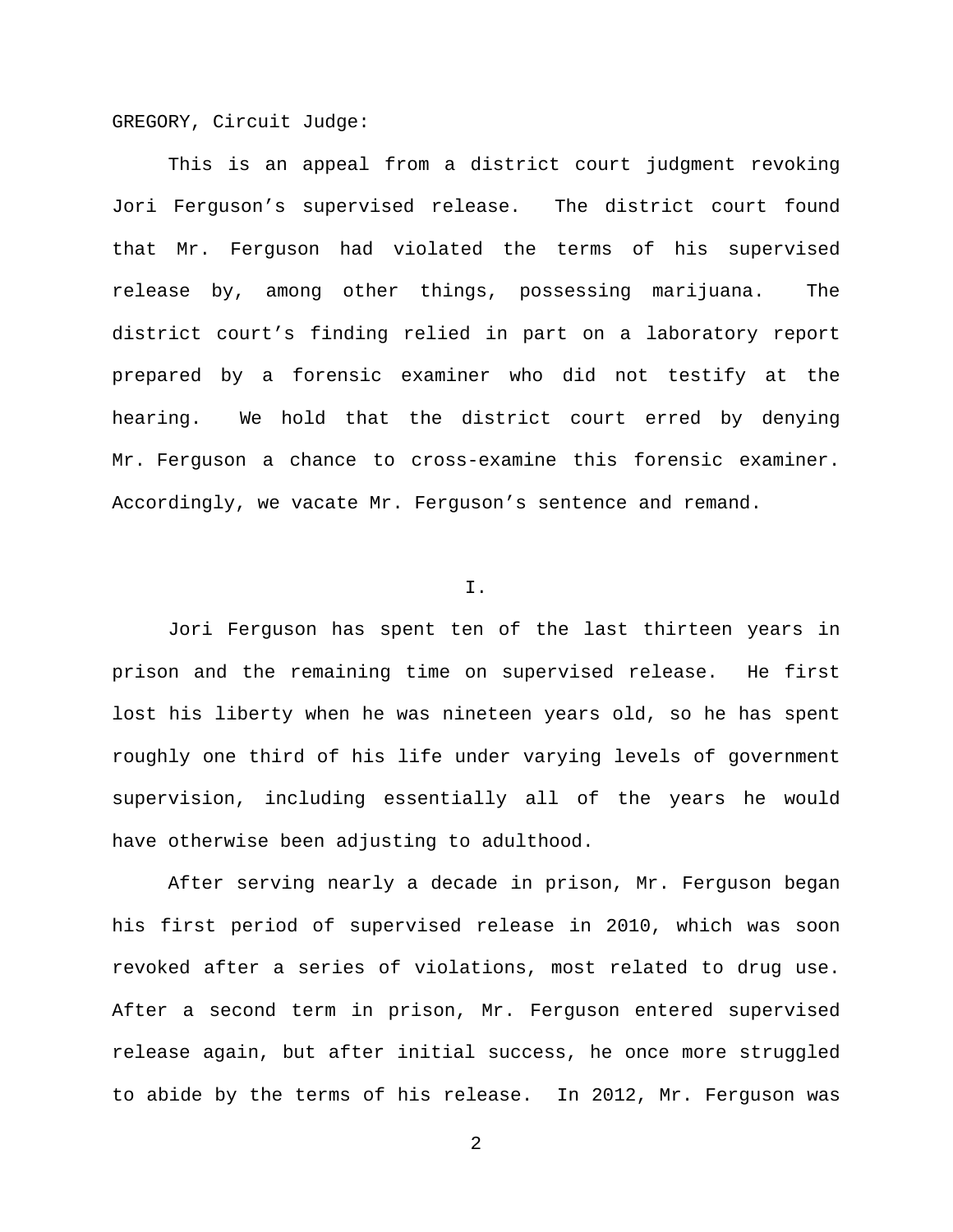convicted of possession of drug paraphernalia. The following year, Mr. Ferguson failed a drug test for marijuana. In the same year, he was arrested twice and did not tell his probation officer. At the revocation hearing, Mr. Ferguson admitted to these four violations.

In addition, Mr. Ferguson was accused of two more serious violations which he contested at his revocation hearing, one of which is the crux of this appeal. On March 16, 2013, Officer Jonathan McDonald of the Chesterfield County Police Department received a report of a domestic dispute in a vehicle driven by Mr. Ferguson. Officer McDonald pulled the car over, and when he approached, he smelled marijuana. Officer McDonald searched the car and found several plastic bags of a substance which, based on his experience, he presumed was marijuana, as well as \$470 in cash and an ATM receipt for \$300. In the squad car after being arrested, Mr. Ferguson admitted that he was a marijuana dealer.

The marijuana was sent to a forensic laboratory, which confirmed the weight and nature of the substance. The analysis was conducted by analyst Jennifer Clary. Ms. Clary did not testify at the revocation hearing. The lab report lacks any information regarding what kind of test was conducted, confidence intervals for the analyses performed, the measurement instruments used, Ms. Clary's background, or whether proper chain of custody procedure was followed. There is no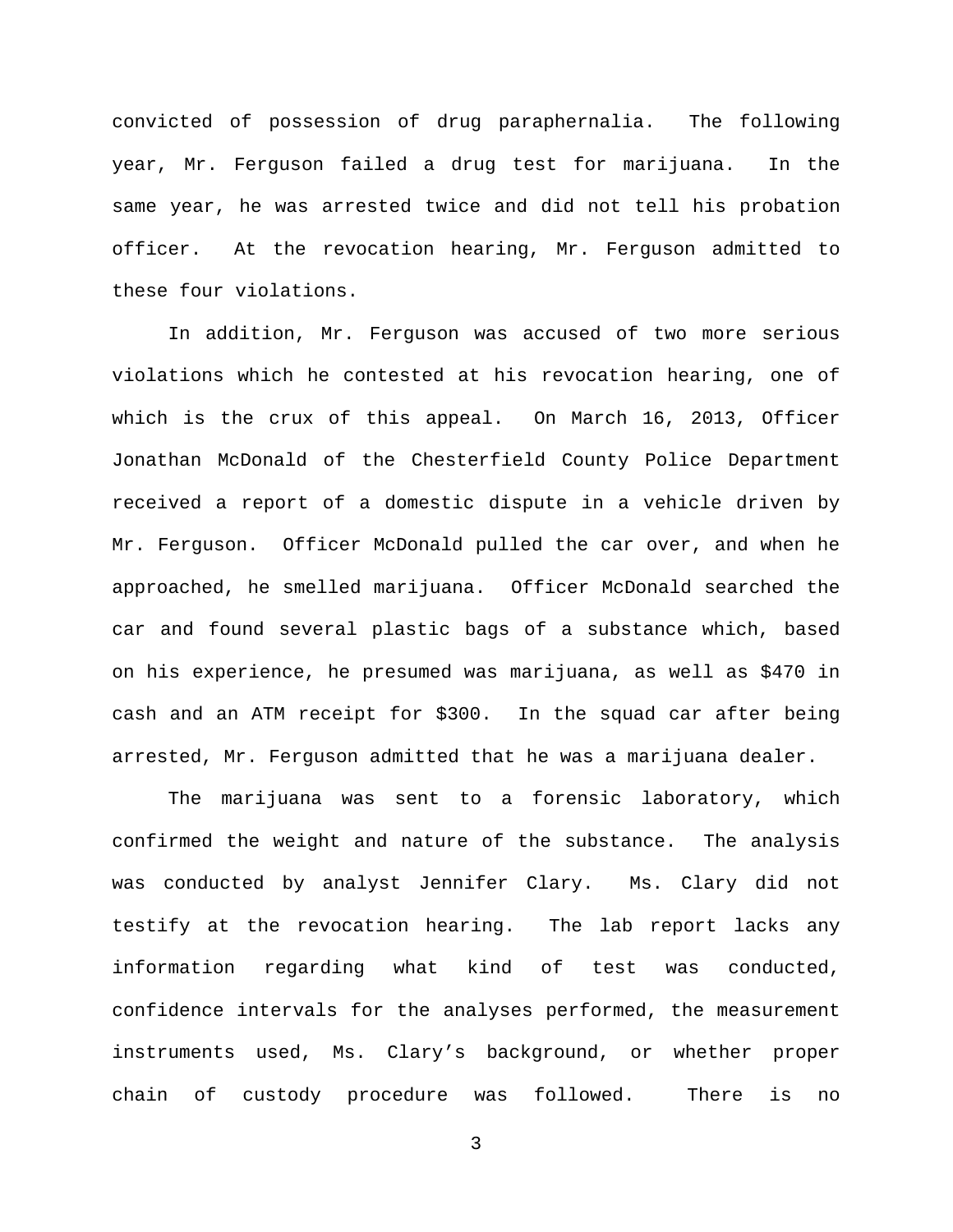information on the rate of false positives in the type of exam used, or on the rate of false negatives, both of which would be necessary to assess the reliability of the exam's conclusions. The lab report was introduced during the revocation hearing by Officer McDonald during his testimony. However, Officer McDonald did not perform the analysis and has no expertise in chemistry.

The district judge found that the facts above established that Mr. Ferguson violated his supervised release by possessing marijuana. Based on this violation, the four additional violations that Mr. Ferguson admitted to, and another incident of drug possession, the judge sentenced Mr. Ferguson to fortytwo months in prison.

Mr. Ferguson filed a timely appeal. He argues that in the absence of a government showing of good cause for the chemist's unavailability, it was a violation of Federal Rule of Criminal Procedure 32.1(b)(2)(C) to admit a laboratory report without calling the chemist to testify.<sup>[1](#page-3-0)</sup>

<span id="page-3-0"></span> $1$  In addition, Mr. Ferguson argues that the district court abused its discretion in relying on field tests to find Ferguson guilty for the other instance in which he allegedly possessed<br>drugs. He also arques that his sentence was substantively and He also argues that his sentence was substantively and procedurally unreasonable, and that this error was plain.<br>Because we find that Mr. Ferquson prevails on his Rule Because we find that Mr. Ferguson prevails on his Rule  $32.1(b)(2)(C)$  argument, we need not reach these issues.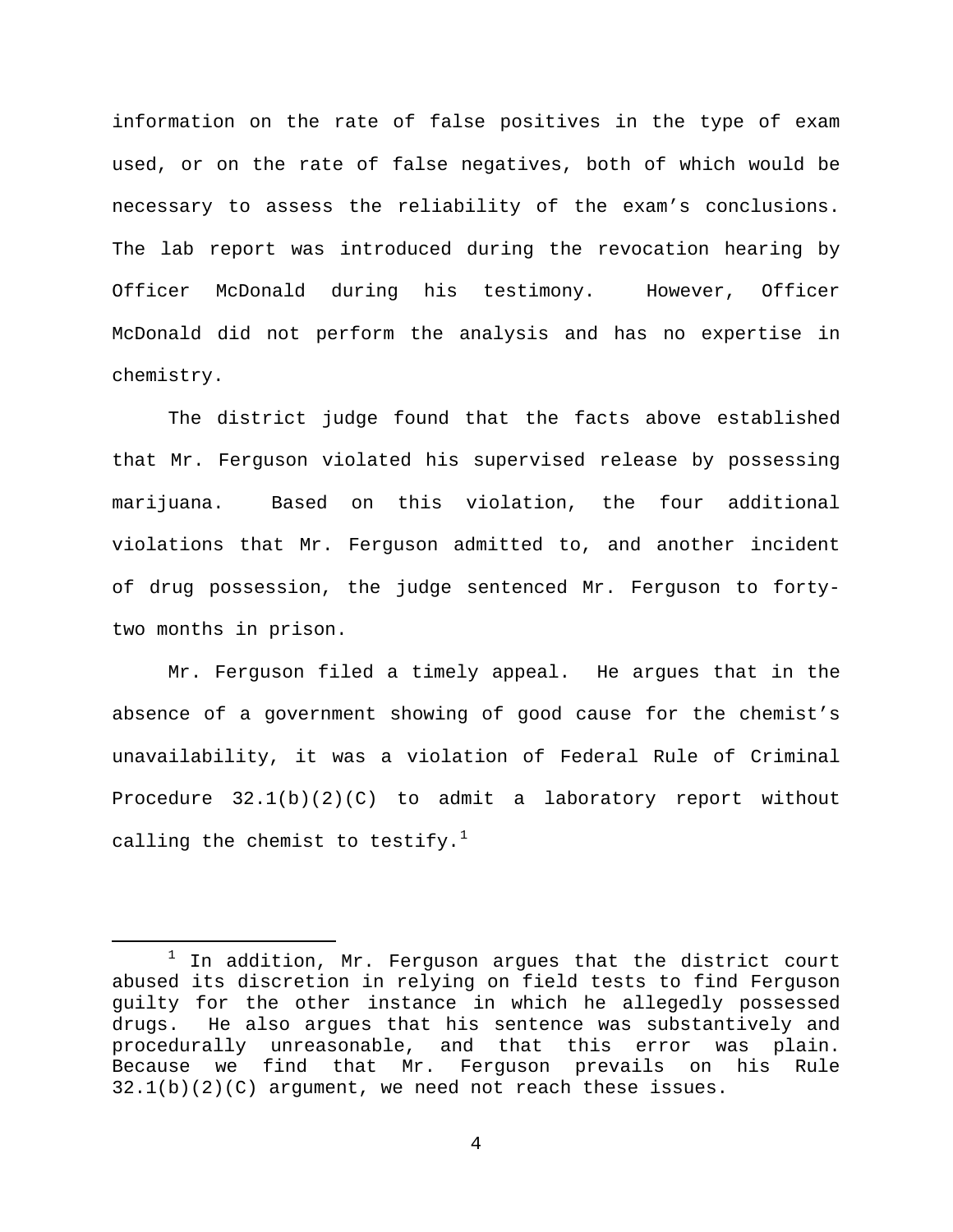We review a district court's evidentiary ruling in a revocation hearing for abuse of discretion. United States v. Doswell, 670 F.3d 526, 529 (4th Cir. 2012). Revocation hearings are less formal than trials of guilt, where "the full panoply of rights due a defendant" are in effect. Morrissey v. Brewer, 408 U.S. 471, 480 (1972). Nonetheless, from the defendant's perspective, trials and revocation hearings are similar in that the end result may be a loss of liberty. Accordingly, some due process rights apply. Id. at 487–88. In Morrissey, the Supreme Court explicitly identified "the right to confront and crossexamine adverse witnesses (unless the hearing officer specifically finds good cause for not allowing confrontation)" as one of several "minimum requirements of due process" that apply to revocation hearings. Id. at 488–89. These requirements are formalized in the Federal Rules of Criminal Procedure. Under Rule 32.1, defendants are entitled to "an opportunity to appear, present evidence, and question any adverse witness unless the court determines that the interest of justice does not require the witness to appear." Fed. R. Crim.  $P. 32.1(b)(2)(C)$ .

Our holding in Doswell, wherein we announced a balancing test governing the application of Rule 32.1(b)(2)(C), is directly on point and mandates reversal here. See 670 F.3d at

5

II.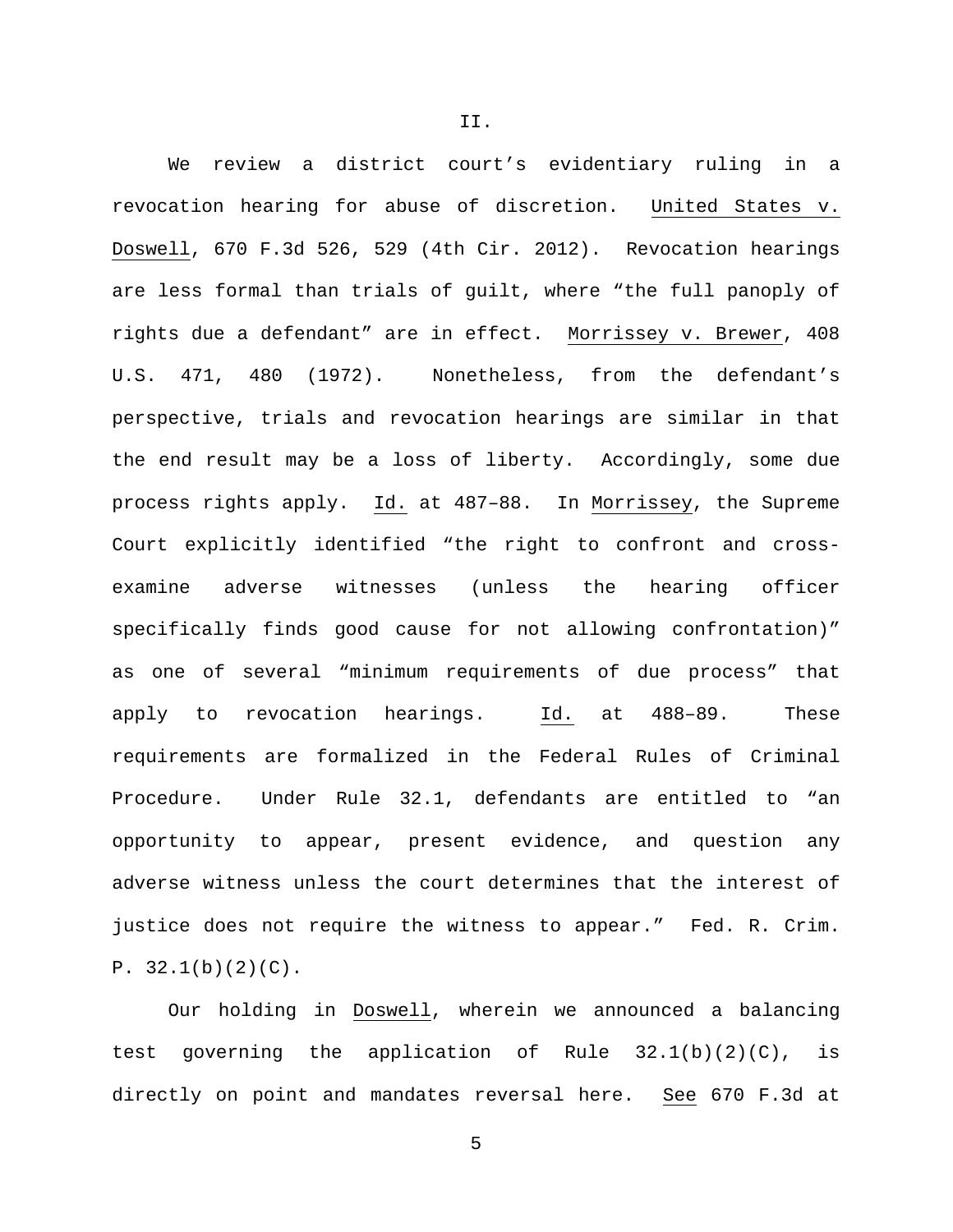530–31. In that case, the government sought to introduce a laboratory report without calling the chemist who wrote the report. Id. at 528–29. The district court admitted the report as evidence. Id. at 529. The government failed to provide good cause for the chemist's absence. Id. Nonetheless, the district court concluded that the drug analysis report was reliable enough on its face to be admitted as evidence. Id. On appeal, we reversed and held that "Rule 32.1(b)(2)(C) specifically requires that, prior to admitting hearsay evidence in a revocation hearing, the district court must balance the releasee's interest in confronting an adverse witness against any proffered good cause for denying such confrontation." Id. at 530. We noted that the reliability of the evidence is a "critical factor in the balancing test under Rule 32.1." Id. at 531. However, as the Seventh Circuit described, "reliability cannot be the beginning and end of the 'interest of justice' analysis." United States v. Jordan, 742 F.3d 276, 280 (7th Cir. 2014) (joining this Court in adopting a balancing test for hearsay evidence in revocation hearings). Put simply, unless the government makes a showing of good cause for why the relevant witness is unavailable, hearsay evidence is inadmissible at revocation hearings.

In Mr. Ferguson's revocation hearing, the government introduced a laboratory report through Officer McDonald's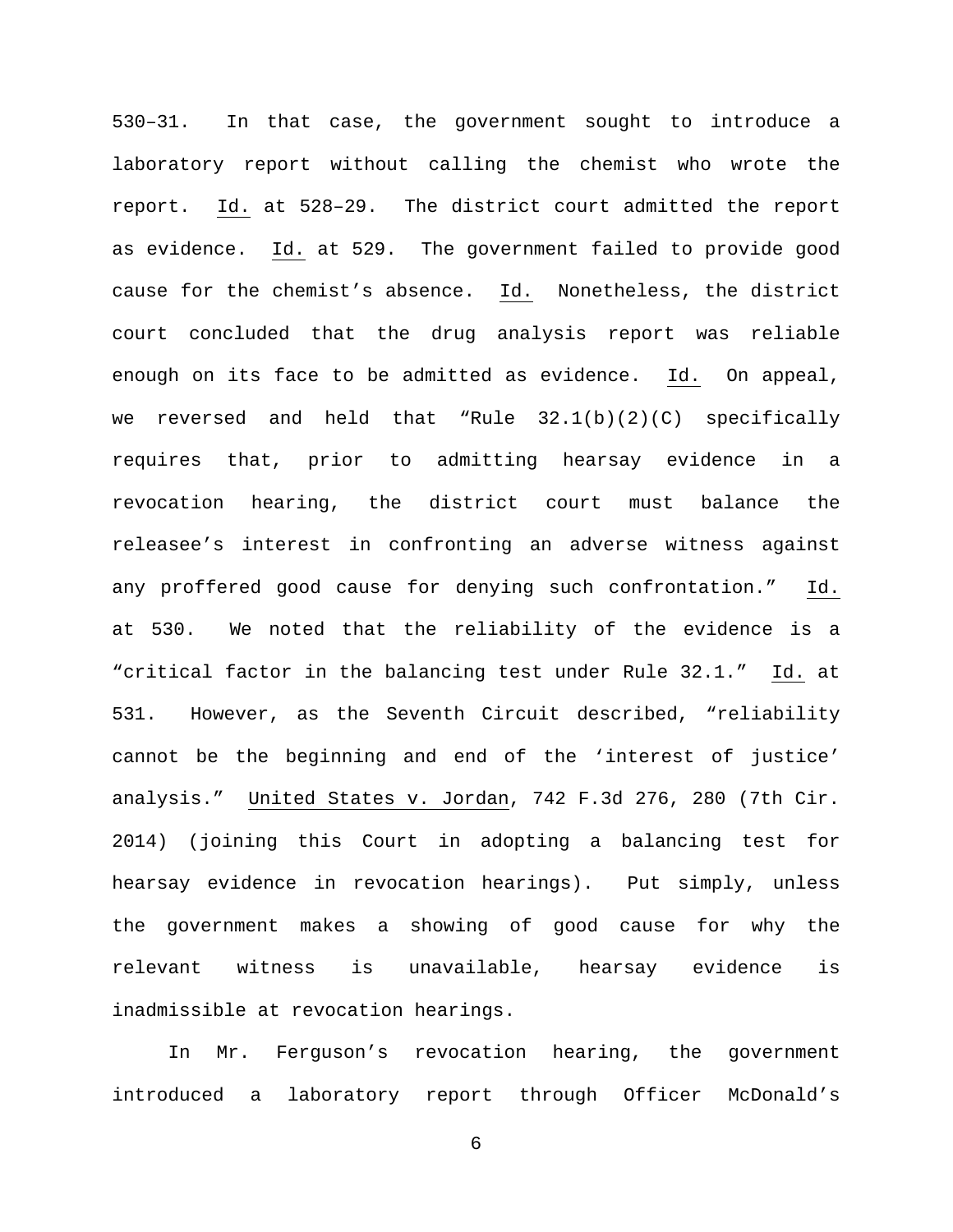testimony, but it proffered no explanation for the laboratory expert's absence. Thus, there was zero showing of good cause. Instead, the district court allowed Officer McDonald to read the laboratory report into evidence because the report was "on official stationery with an official envelope" and was "signed by a forensic examiner from the Commonwealth of Virginia." J.A. 34. In closing arguments, when Mr. Ferguson renewed his objection to the introduction of the laboratory report, the district court clarified that other evidence corroborated the report. Thus, the judge first explicitly ruled that reliability alone justified introduction of the report. Then during closing arguments, the judge made an implicit harmlessness finding by concluding that other evidence sufficiently corroborated the report's conclusions. Either way, the district court committed legal error.

As we held in Doswell, "the district court must balance the releasee's interest in confronting an adverse witness against any proffered good cause for denying such confrontation." Doswell, 670 F.3d at 530 (emphasis added). Reliability is an important factor but not a dispositive one. Relying on the stationery on which the report appears as evidence of reliability does not obviate the requirement to show good cause. Similarly, the existence of corroborating evidence does not relieve the government's burden of proffering a sufficient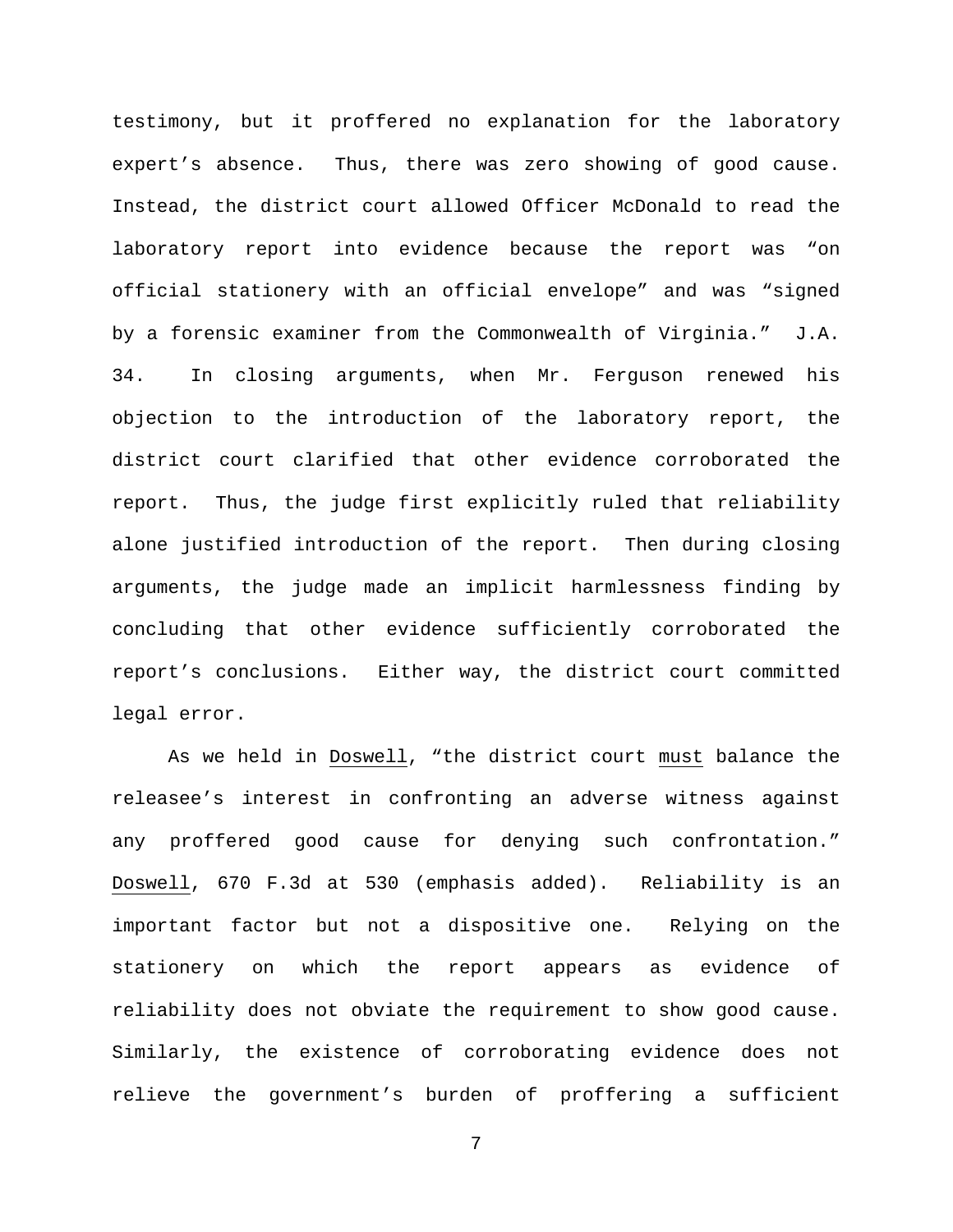justification for the absence of the witness. Because there was no evidence of good cause, as Doswell requires, the introduction of the laboratory report was error.

# III.

The government argues that even if there was a clear legal error here given the rule stated in Doswell, this error was harmless. Echoing the district court's implicit harmlessness finding made during closing statements, the government points out that Mr. Ferguson was found to have committed other violations of his supervised release, and these violations could have supported the sentence that was ultimately imposed. Further, Officer McDonald testified that he detected a marijuana odor in Mr. Ferguson's car and that Mr. Ferguson admitted to selling drugs.<sup>[2](#page-7-0)</sup> Thus, even without the laboratory report, the

<span id="page-7-0"></span><sup>&</sup>lt;sup>2</sup> We note that Mr. Ferguson never admitted that the substance found in the car before that arrest was marijuana. During his testimony, Officer McDonald described a conversation he had with Mr. Ferguson immediately after the arrest. Officer McDonald said that "We discussed selling drugs" and testified<br>that Ferguson admitted that he does sell drugs. J.A. 35. that Ferguson admitted that he does sell drugs. Officer McDonald was then asked "did [Ferguson] say anything to you about the specific drugs . . . that you found that day in his car?" Officer McDonald's response was that Ferguson "stated<br>that he sells marijuana." Id. Thus, based on McDonald's that he sells marijuana." Id. testimony, there is no clear indication that Ferguson admitted to the nature of the substance removed from the car, though Ferguson did clearly admit to having dealt marijuana previously.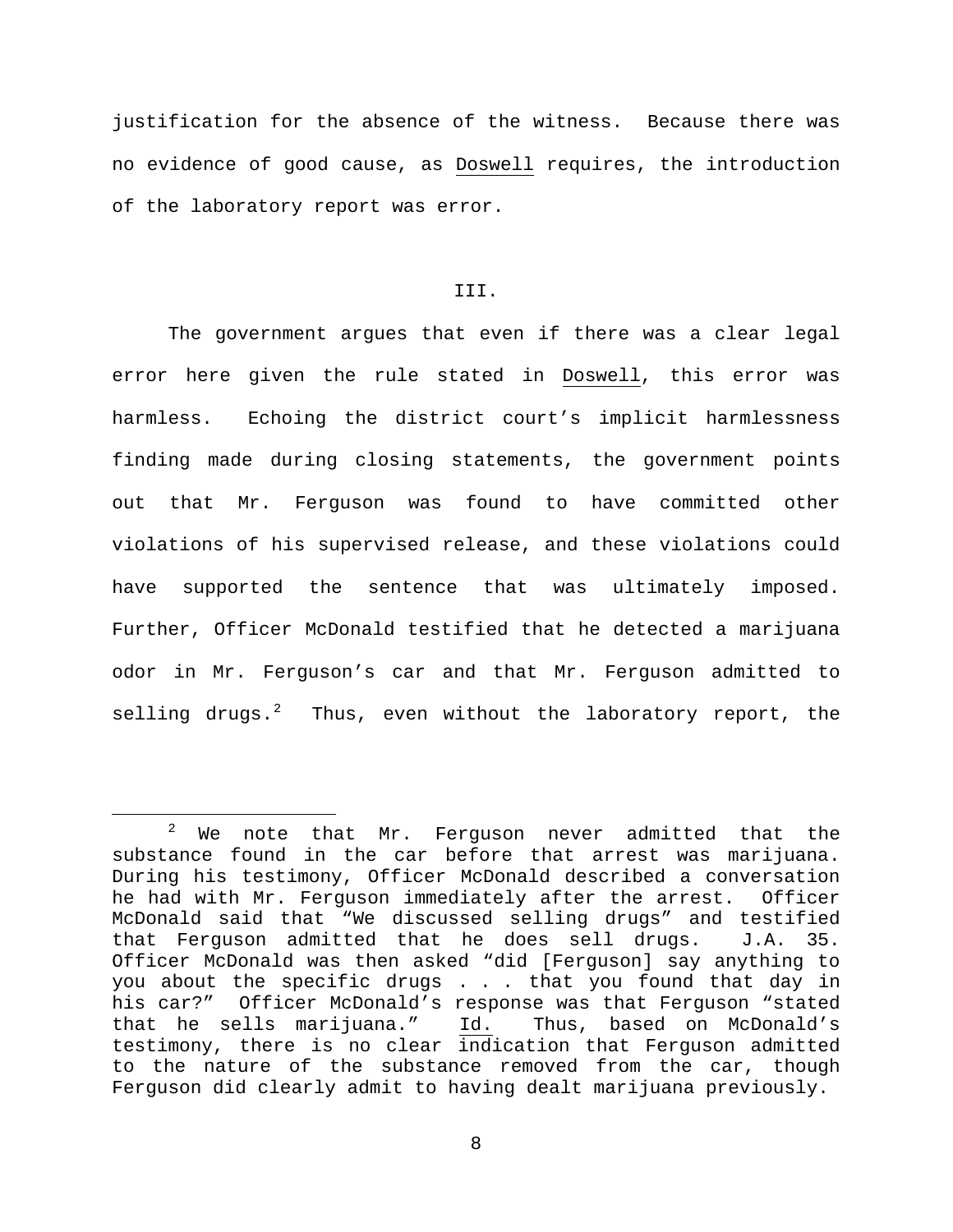government argues that adequate support exists for the district court's sentence.

As a preliminary matter, we must define the correct harmless error standard which applies here. The legal error in this case is in some ways a constitutional one, since it involves Mr. Ferguson's due process rights. As noted above, the right to confrontation absent a good cause showing was first announced by the Supreme Court as one of the "minimum requirements of due process." Morrissey, 408 U.S. at 489. Thus, the violation here involves constitutional considerations. At the same time, the parameters of Mr. Ferguson's due process right to confrontation are set forth by statute in Rule 32.1. See Doswell, 670 F.3d at 530. This distinction between a constitutional versus a non-constitutional right changes the harmless error standard that we must apply. Constitutional errors must be found harmless beyond a reasonable doubt, whereas reversal of a non-constitutional error requires lesser proof. Compare Chapman v. California, 386 U.S. 18, 23 (1967) ("[B]efore a federal constitutional error can be held harmless, the court must be able to declare a belief that it was harmless beyond a reasonable doubt.") with Kotteakos v. United States, 328 U.S. 750 (1946) (defining harmless error review as ensuring that an error was not harmless only if it had a "substantial and injurious effect or influence in determining the jury's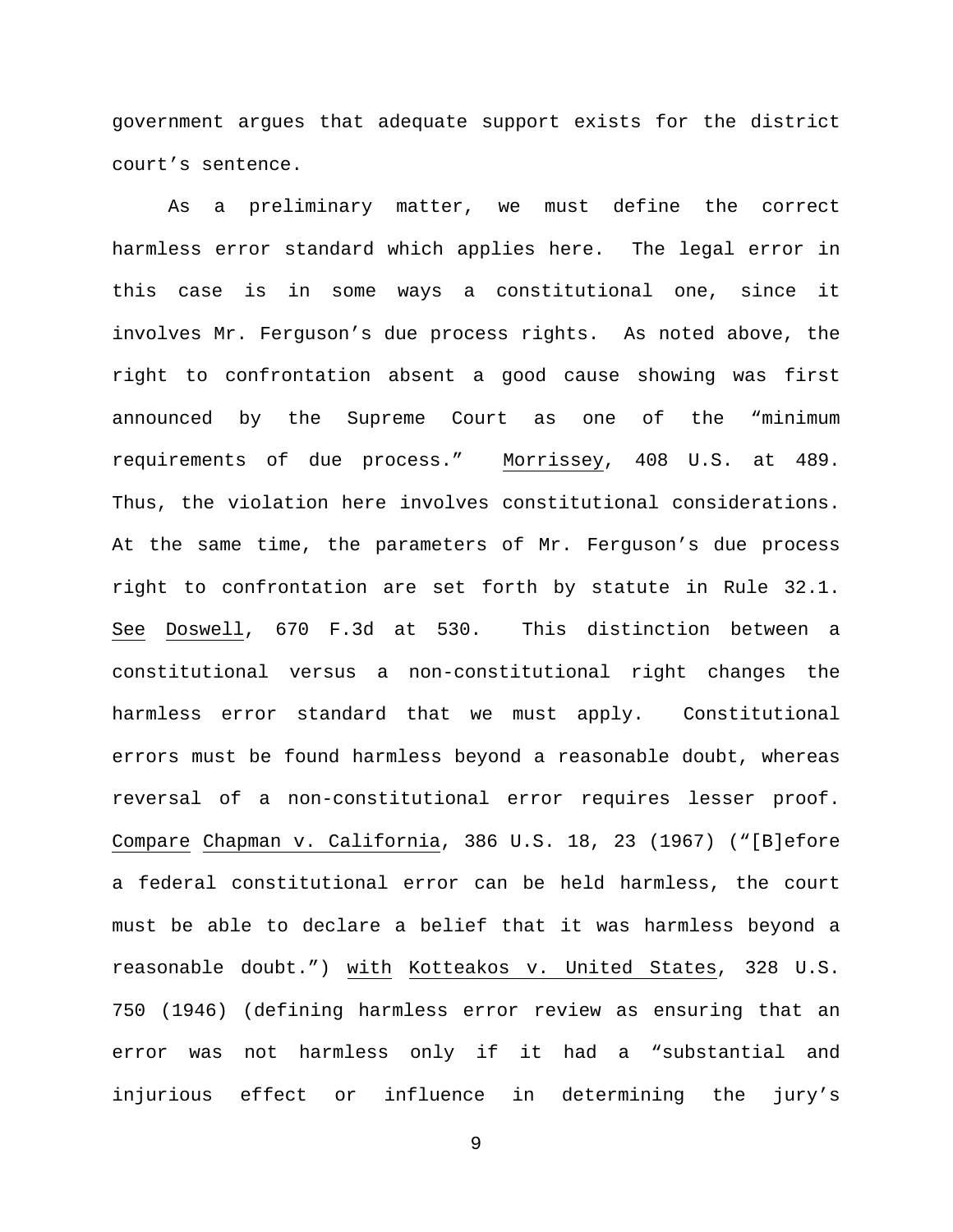verdict"); see United States v. Evans, 216 F.3d 80, 89–90 (D.C. Cir. 2000) (describing how erroneous admission of hearsay evidence may run afoul of the Rules of Evidence, implicating Kotteakos, or the Confrontation Clause, implicating Chapman). As such, we must resolve whether the Kotteakos or Chapman standard applies here.

Doswell compels the conclusion that the Kotteakos standard applies. Our reasoning in that case shows that our formulation of the required balancing test is based on an interpretation of Rule 32.1, as modified in 2002 -- not on Morrissey itself. Doswell, 670 F.3d at 531 n.1 (noting as a contrast to its own reasoning that "[s]ome circuits have held that Morrissey itself requires a balancing test"). Understood this way, the district court violated a requirement of Rule 32.1, and this requirement does not flow directly from Morrissey or due process. As such, the district court's error is more properly understood as a garden-variety evidentiary mistake, not a constitutional one. See United States v. Seidel, 620 F.2d 1006, 1013 n.13 (4th Cir. 1980). Thus, the proper harmlessness test must ensure that the error had no "substantial and injurious effect or influence" on the outcome, not whether the error was harmless beyond a reasonable doubt.

Under either standard, the policy behind the harmless error standard guides our application of it. The rule was put in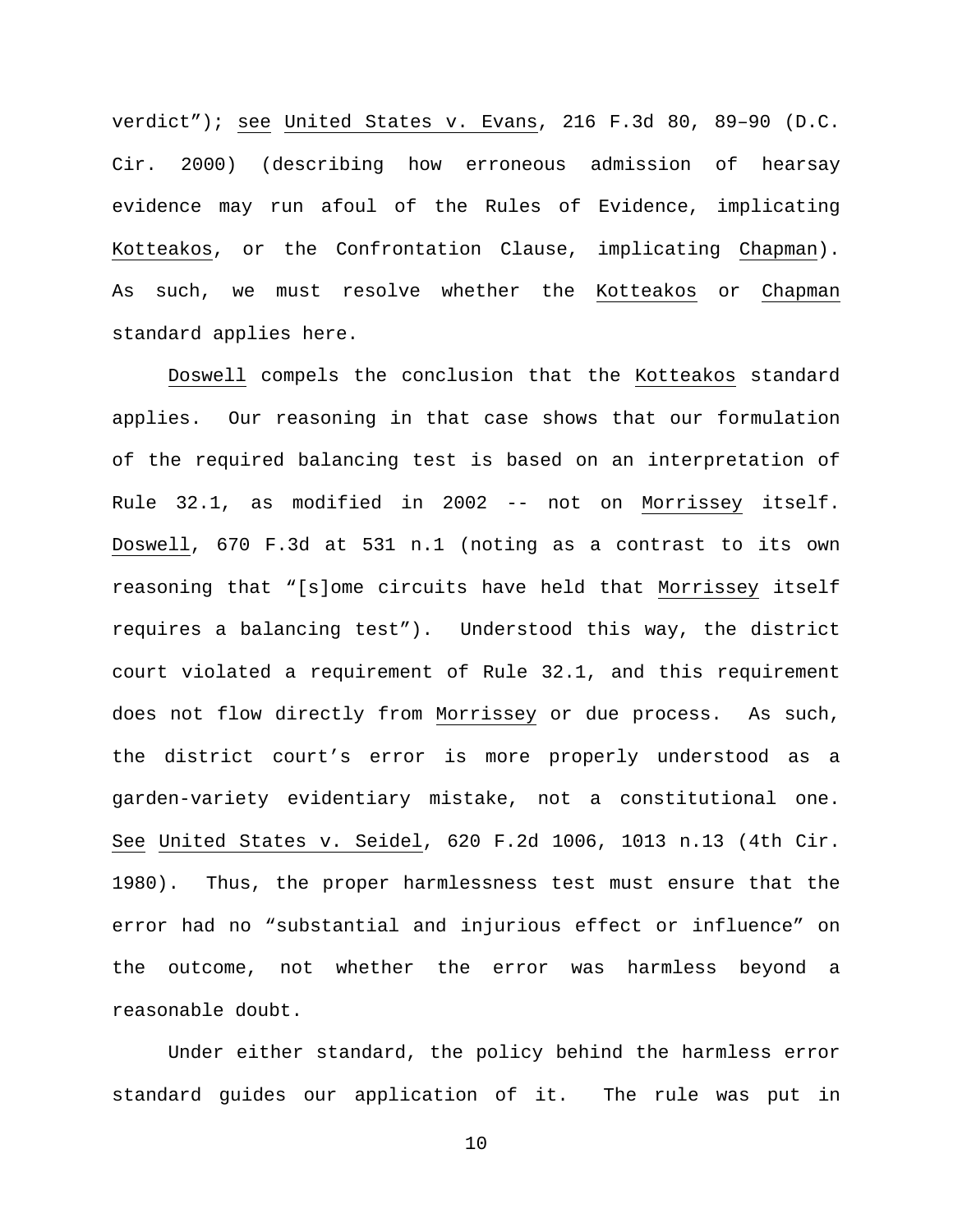place to prevent "courts of review" from "tower[ing] above the trials of criminal cases as impregnable citadels of technicality." Kotteakos, 328 U.S. at 759 (1946) (quoting Marcus A. Kavanagh, Improvement of Administration of Criminal Justice by Exercise of Judicial Power 11 A.B.A.J. 217, 222 (1925)). Thus, we will not reverse every decision that contains a legal error without regard to how inconsequential the error may be. Instead, reversal is reserved for more serious errors that affect substantial rights or that directly affect the outcome of a case. Kotteakos, 328 U.S. at 765 (looking to both the effect of an error on a judgment and to whether substantial rights are affected).

After reviewing the record, we cannot conclude that the legal error in this case had "but very slight effect" on the district court's decision. Kotteakos, 328 U.S. at 764. The district judge imposed a severe sentence on Mr. Ferguson, going nine months above the maximum recommended sentence under the guidelines. Though Mr. Ferguson was found guilty of six violations, two of these were much more serious than the others because they involved possession of large amounts of narcotics. The effect of the nature and frequency of these violations is plainly evident, as the judge reasoned that "what is serious about this case" is Mr. Ferguson's "continuing course of conduct . . . of violating the nation's drug laws, not just for personal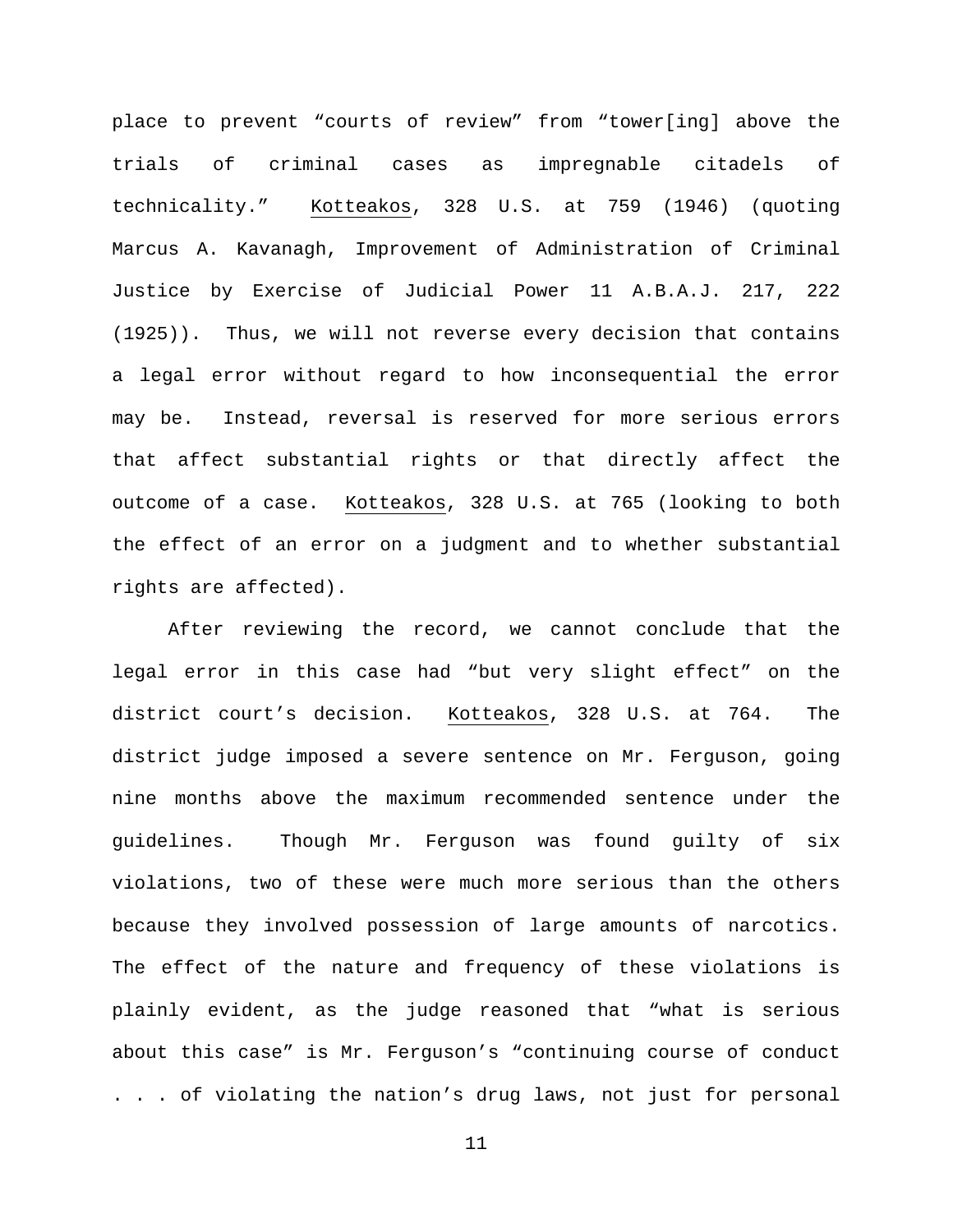use, but commercially." J.A. 68. Thus, the district judge relied heavily on the fact that Mr. Ferguson possessed substantial amounts of drugs on more than one occasion. Given this reasoning, we cannot say that the legal error was harmless when it calls into question one of the two violations suggesting commercial use of drugs.

Furthermore, the error in this case implicated one of Mr. Ferguson's core procedural rights. Considering the importance and deeply-rooted history of the constitutional right to confrontation, its violation is much more substantive than the type of technical or nominal error that originally motivated the harmless error standard. The Supreme Court has described the right to cross-examination as "the constitutionally prescribed method of assessing reliability." Crawford v. Washington, 541 U.S. 36, 62 (2004). "Dispensing with confrontation because testimony is obviously reliable is akin to dispensing with jury trial because a defendant is obviously guilty." Id. While the instant case does not involve the Sixth Amendment, the Supreme Court's reasoning in Crawford illustrates the idea that stripping a defendant of the confrontation right may create significant harms that are invisible after the fact. Even if a defendant may seem obviously guilty, we must test that impression through the mechanism of a jury trial. In the same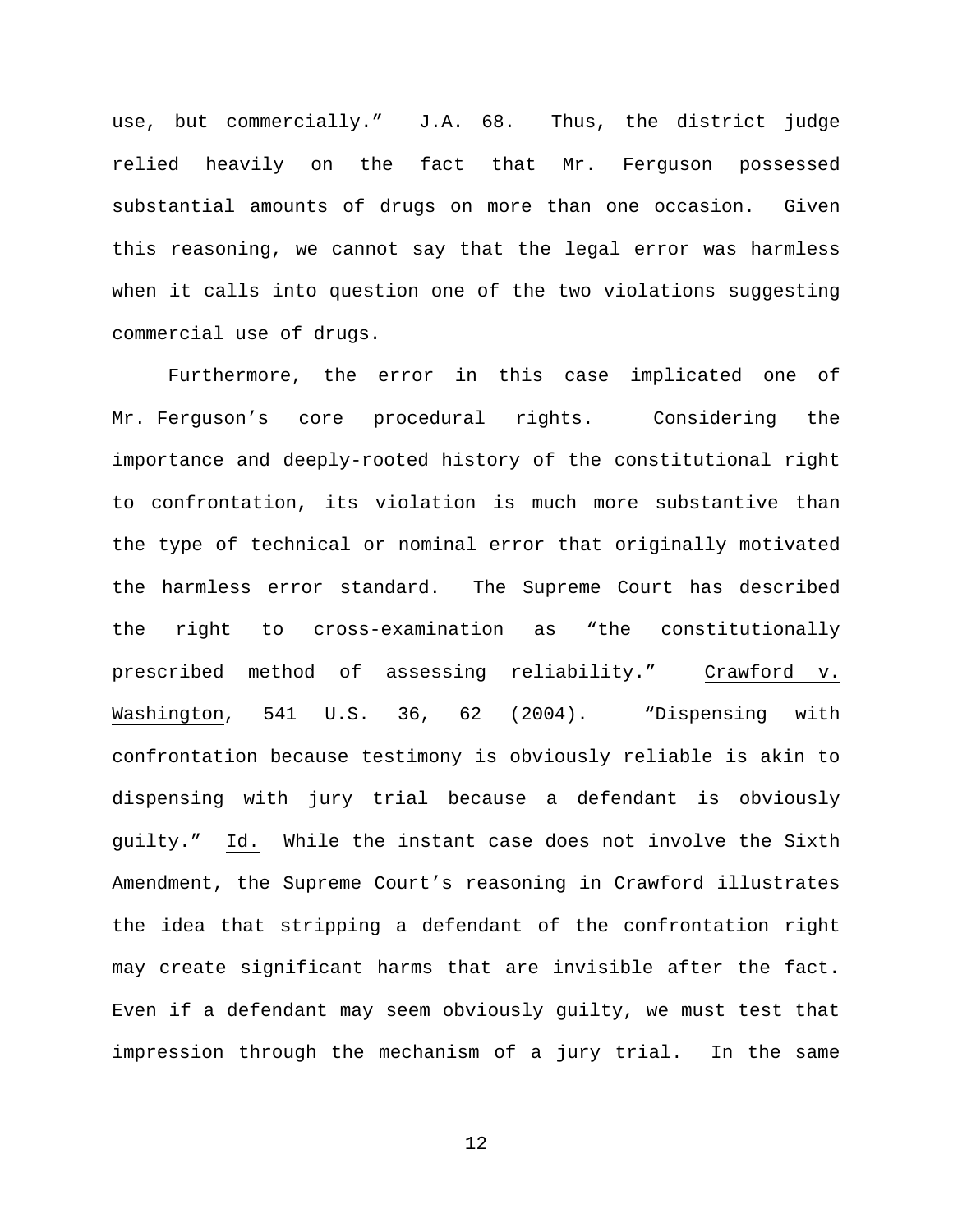way, cross-examination is the mechanism favored in our system to test the government's assertion that evidence is reliable.

Our decision today heeds Crawford's reasoning as well as more recent warnings from the Supreme Court about forensic evidence. Because cross-examination is such a vital tool for the defendant, it is difficult, after the fact, to assess the full harm of a legal error such as the one in this case. This is because stripping a defendant of the confrontation right shields potentially grievous errors made by the chemist. If the forensic analyst in this case had used a magic eight ball instead of a spectrometer to assess whether the substance was marijuana, the defendant would have no way to find out. Putting the outlandish aside, the Supreme Court has warned that forensic techniques that wrap themselves in a veneer of science can be riddled with subjectivity, with outdated, unreliable methods, and with a lack of standardization that poses grave risks to our system of justice. Melendez-Diaz v. Massachusetts, 557 U.S. 305, 319–20 (2009). Given this, a bare-bones conclusion such as "[t]he substance was found to contain: Cocaine," id. at 320, is a problematic foundation on which to rest a revocation of supervised release, even if this conclusion appears "on official stationary with an official envelope." J.A. 34. We have found no scientific or legal support for the proposition that the type of letterhead can cure pseudoscience or shoddy methodology. To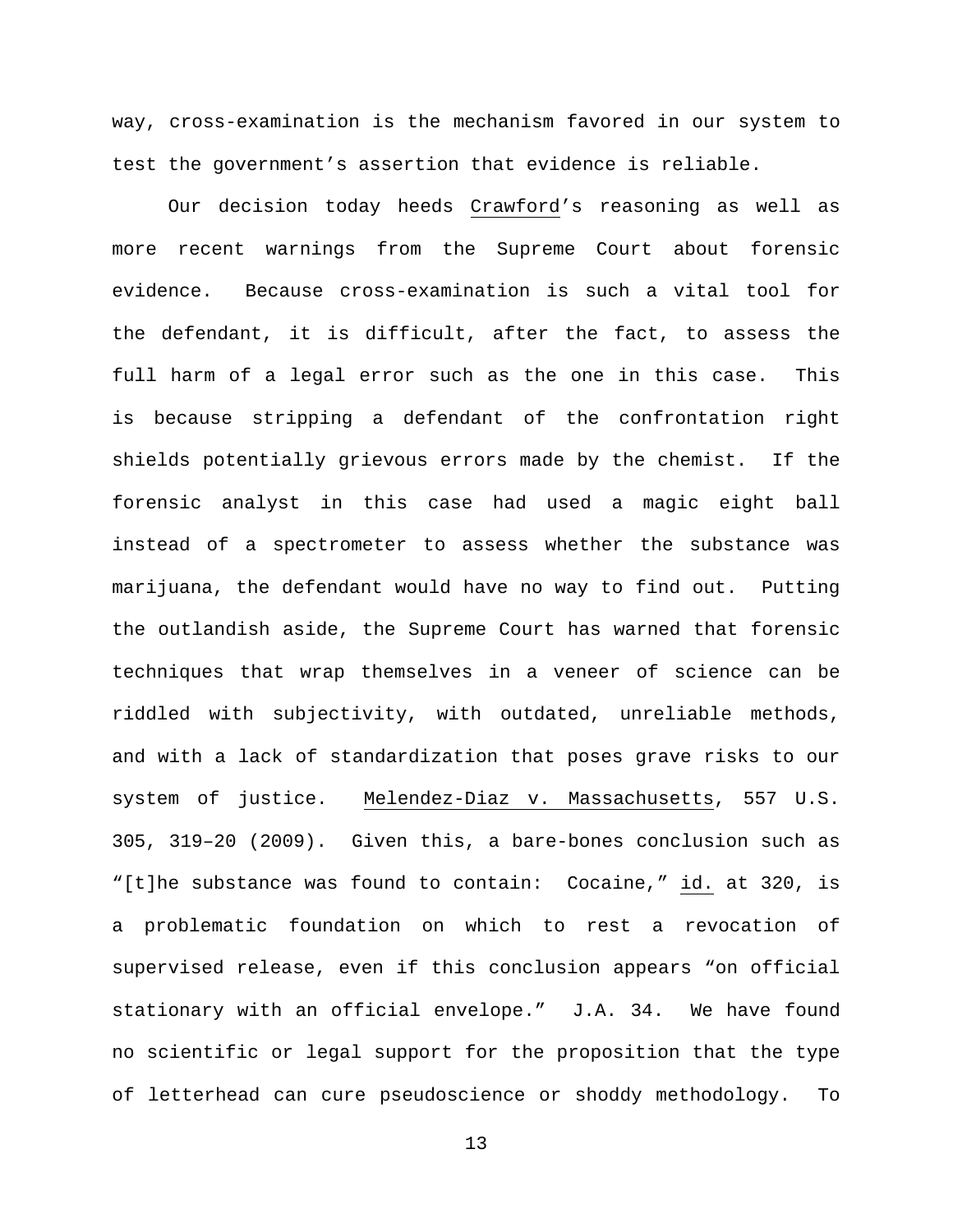be sure, there is no indication in this case that the forensic techniques used were problematic. But this should come as no surprise: it is the very legal error that was committed that prevents the defendant from searching for these indications of harm in the first place. Given this, and given that the marijuana possession violation in question is much more serious than the other violations Mr. Ferguson committed, we cannot conclude that the legal error here had no significant effect on Mr. Ferguson's sentence.

Finally, we emphasize our displeasure with the government's barefaced failure to abide by our command in Doswell. In many cases, a facially compelling harmlessness argument can be made because, as noted above, defendants who have been stripped of their confrontation rights will be hard-pressed to point to concrete symptoms of the constitutional harm that afflicts them. We refuse to let the government take advantage of this reality, essentially ignoring our command in Doswell by using harmlessness as a substitute for proper procedure. Because we meant what we said in Doswell, and because we cannot conclude with adequate assurance that the clear legal error in this case was harmless, we reverse and remand.

# REVERSED AND REMANDED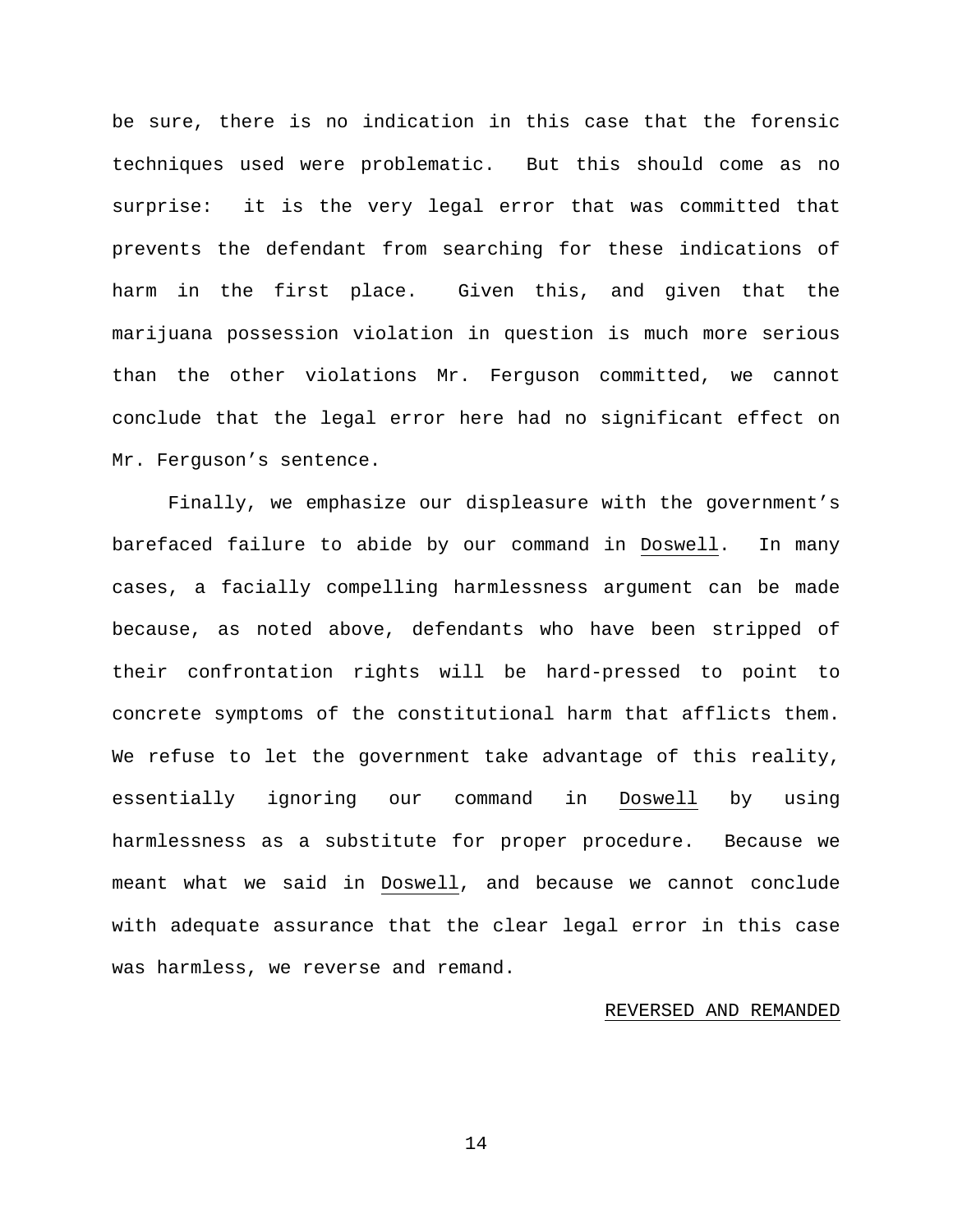DAVIS, Senior Circuit Judge, concurring:

I am pleased to join in full Judge Gregory's opinion. I offer a few words of encouragement to our somewhat beleaguered district court colleagues.

As a former district judge myself, I am fully aware that supervised release revocation hearings are surely way down on the list of things that keep busy district judges and equally busy Assistant United States Attorneys up at night. Indeed, supervised release revocation hearings generally mean far more to the dedicated and equally busy Probation Officers who, as one once told me, view revocation hearings as "failures." This is because they work with great dedication and attention to help their supervisees stay on a rehabilitative path. Reappearance before the judge signals something of a lost cause.

No doubt it has struck some district judges as seemingly peculiar that we have reversed, vacated, and remanded a surfeit of these cases in the last few years. See United States v. Doswell, 670 F.3d 526 (4th Cir. 2012); United States v. Woods, - -- Fed. Appx. ---, 2014 WL 1146975 (4th Cir. 2014); United States v. Banks, 542 Fed. Appx. 218 (4th Cir. 2013); see also, e.g., United States v. Thompson, 595 F.3d 544 (4th Cir. 2010); United States v. Pegram, --- Fed. Appx. ---, 2014 WL 572348 (4th Cir. 2014); United States v. Chaimowitz, --- Fed. Appx. ---, 2014 WL 448443 (4th Cir. 2014); United States v. Waller, ---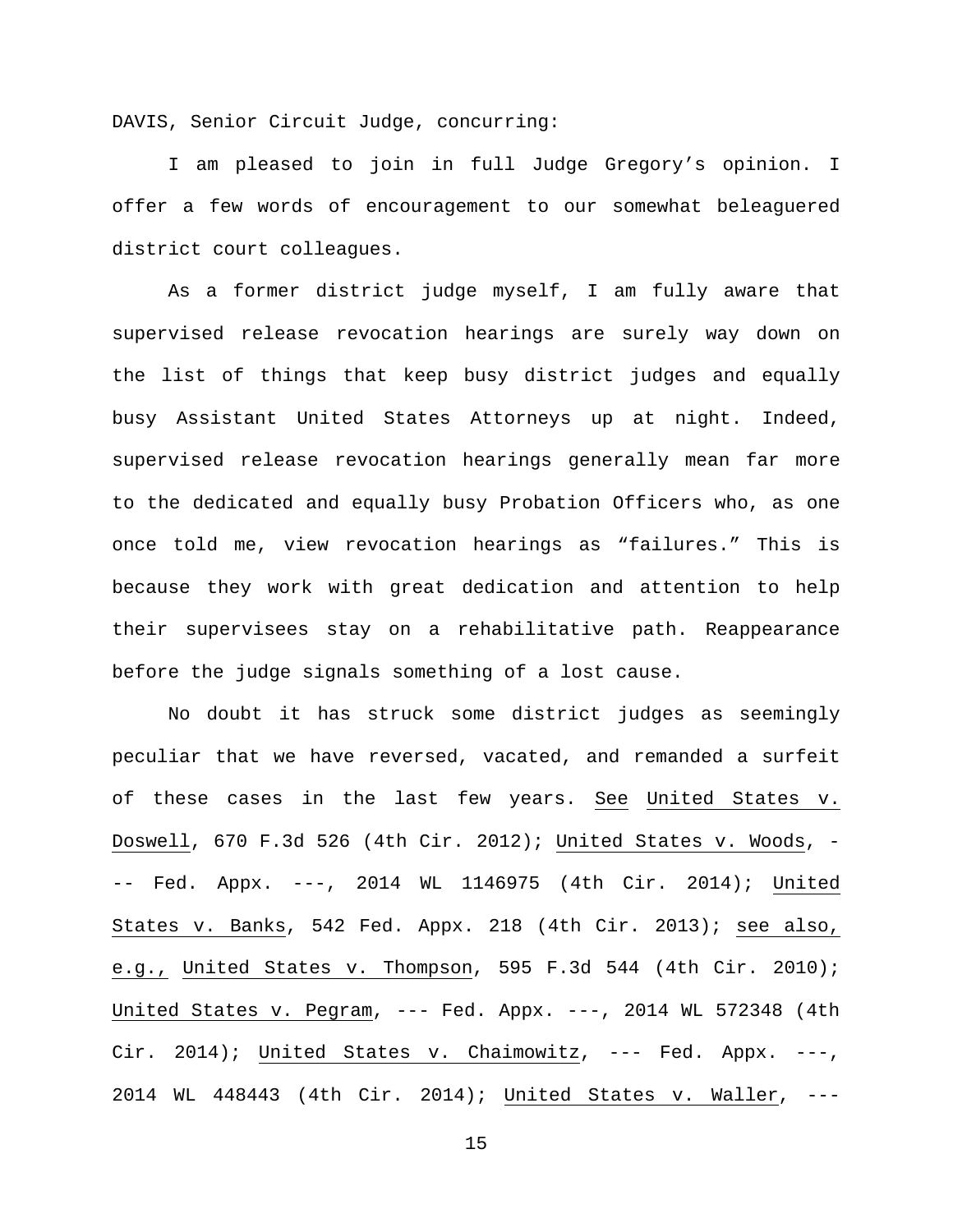Fed. Appx. ---, 2013 WL 6727896 (4th Cir. 2013); United States v. Stallins, 521 Fed. Appx. 104 (4th Cir. 2013); United States v. Cazeau, 518 Fed. Appx. 139 (4th Cir. 2013); United States v. Fisher, 514 Fed. Appx. 324 (4th Cir. 2013); United States v. Pate, 503 Fed. Appx. 216 (4th Cir. 2013); United States v. Conner, 495 Fed. Appx. 367 (4th Cir. 2012); United States v. Redwine, 488 Fed. Appx. 727 (4th Cir. 2012); United States v. Brooks, 472 Fed. Appx. 236 (4th Cir. 2012); United States v. Conyers, 469 Fed. Appx. 152 (4th Cir. 2012); United States v. Carter, 468 Fed. Appx. 351 (4th Cir. 2012); United States v. Summers, 448 Fed. Appx. 337 (4th Cir. 2011); United States v. Tossie, 442 Fed. Appx. 844 (4th Cir. 2011); United States v. Rumbo-Bustos, 392 Fed. Appx. 221 (4th Cir. 2010); United States v. Ford, 384 Fed. Appx. 274 (4th Cir. 2010); United States v. Martinez, 383 Fed. Appx. 363 (4th Cir. 2010); United States v. Johnson, 380 Fed. Appx. 265 (4th Cir. 2010); United States v. Caste-Lopez, 379 Fed. Appx. 286 (4th Cir. 2010); United States v. Tolbert, 373 Fed. Appx. 363 (4th Cir. 2010); United States v. Sosa-Sauceda, 260 Fed. Appx. 589 (4th Cir. 2008). After all, an offender who has committed acts or omissions that involve an "inherent breach of trust", as a violation of supervised release is characterized, United States v. Moulden, 478 F.3d 652, 655 (4th Cir. 2007), surely has "it" coming to him or her, and the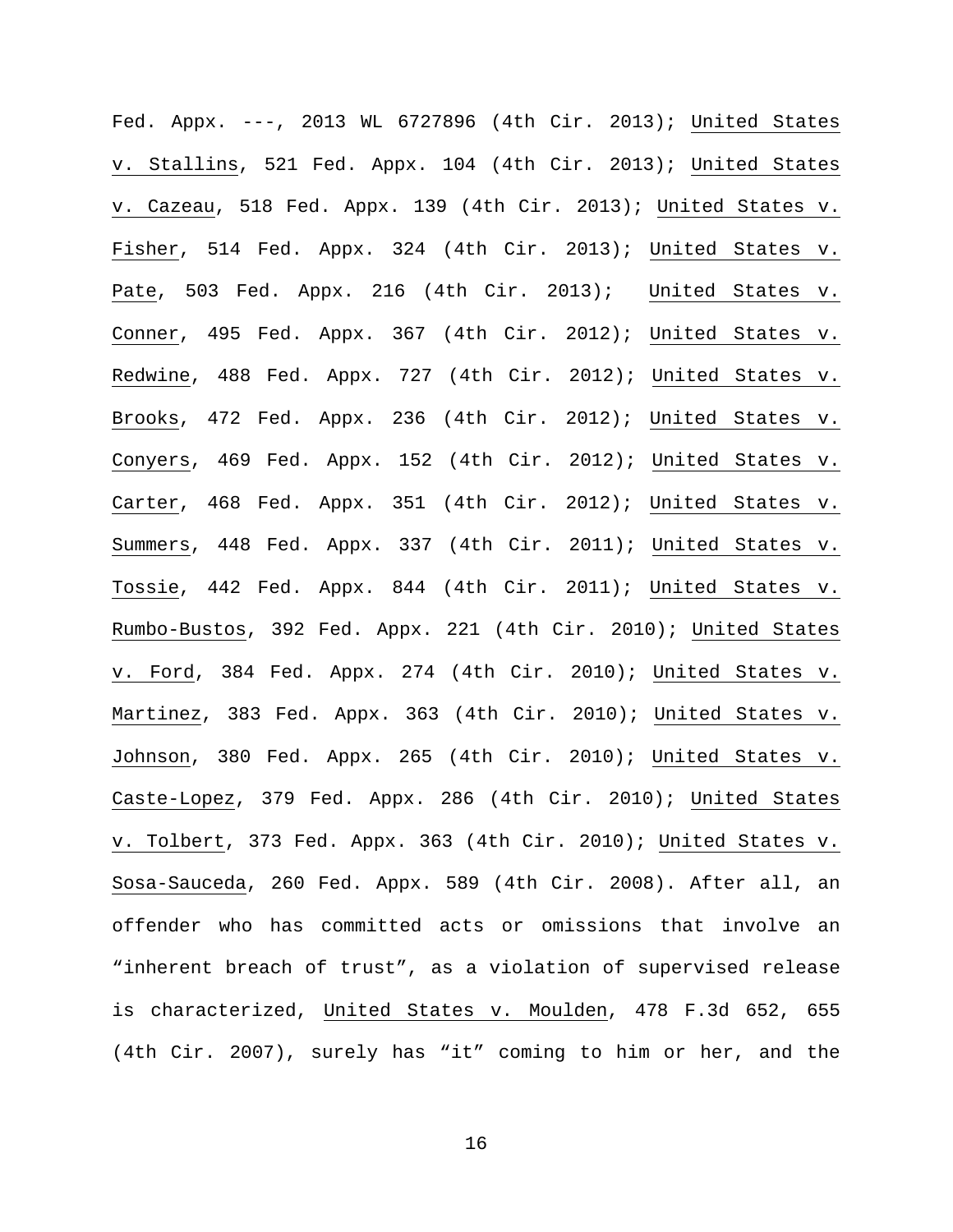sooner the better if the sanction is to have any beneficial effect.

But there are good and sufficient reasons for the scrutiny we give to supervised release revocation cases.

First, as the majority opinion in this very case shows, these are high stakes proceedings, proceedings that take on the character of serious criminal prosecutions. The rights guaranteed to defendants in actual criminal prosecutions do not apply with their customary force, of course, but a forty-two month sentence on an offender whose principal sin is an inability to defeat his addiction to marijuana (and the related wrongfulness of selling small amounts of the drug), such as the one imposed here by the district court on Jori Ferguson, is serious business. The Federal Rules of Criminal Procedure set forth the minimal standards of process to which such offenders are entitled; they are not onerous burdens on prosecutors and judges. There are few "I"s to dot and few "T"s to cross; accordingly, "I"s should be dotted and "T"s crossed if only for the sole reason that it is so very simple to do.

Second, and beyond the weighty considerations mentioned above, there is the additional consideration that we published our opinion in United States v. Doswell, 670 F.3d 526 (4th Cir. 2012), more than one year before the revocation hearing in this case was held. Doswell is virtually on all fours with this case.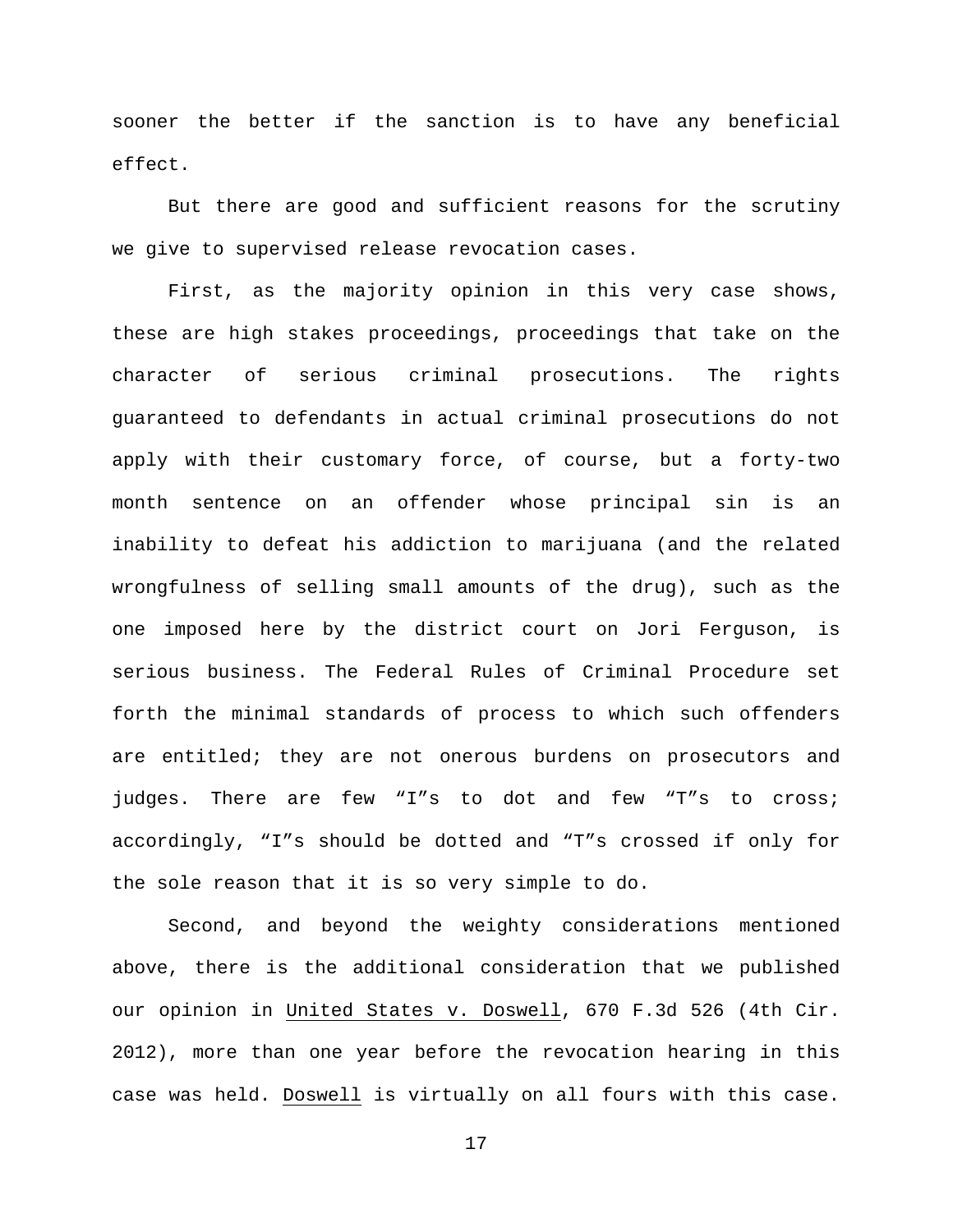We think it is a good idea if even busy Assistant United States Attorneys read our published opinions and prepare their cases accordingly. This case is a useful reminder of that truism; for prosecutors, neither failure nor inattention to the simple rules of the road should be an option.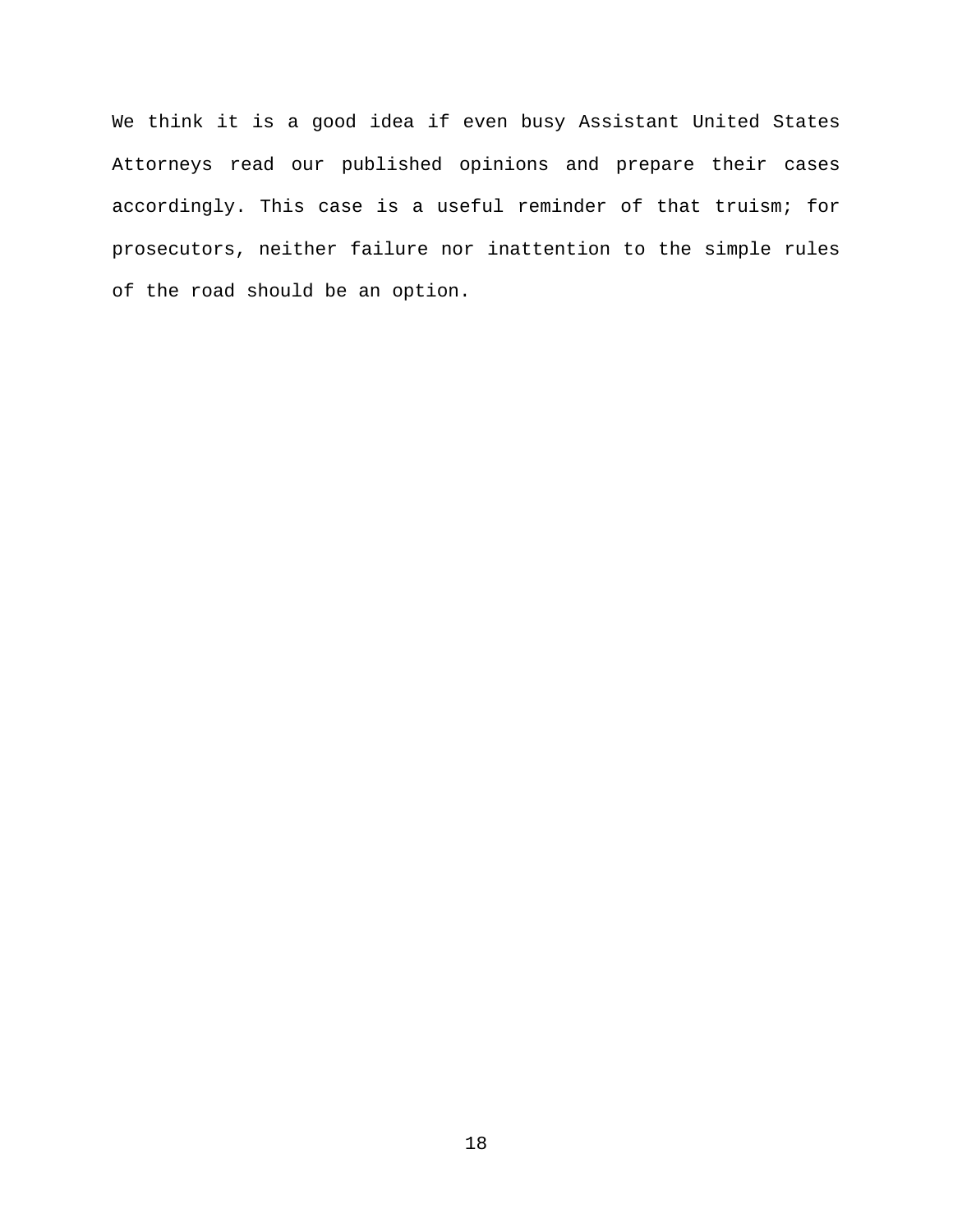BARBARA MILANO KEENAN, Circuit Judge, dissenting:

I disagree with the majority's harmless error analysis and would affirm the district court's judgment.[\\*](#page-18-0) Therefore, I respectfully dissent.

Initially, I would employ the more strict standard for harmless error review established in Chapman v. California, 386 U.S. 18 (1967). In my view, Ferguson's due process right to a fair revocation hearing has been violated and requires that this Court evaluate whether the district court's error was harmless beyond a reasonable doubt. See id. at 24. I reach this conclusion notwithstanding the fact that a releasee's rights in a revocation proceeding are not as great as the rights of a defendant facing criminal prosecution. See Morrissey v. Brewer, 408 U.S. 471, 480 (1972).

In United States v. Doswell, we explained that the Supreme Court has held that a "person facing revocation of release possesses a due process 'right to confront and cross-examine adverse witnesses (unless the hearing officer specifically finds good cause for not allowing confrontation).'" 670 F.3d 526, 530 (4th Cir. 2012) (quoting Morrissey, 408 U.S. at 489). Indeed,

<span id="page-18-0"></span> <sup>\*</sup> With regard to Ferguson's other arguments raised on appeal, I would conclude that the district court did not err in determining that the "field test" conducted on Ferguson on April 12, 2013 was reliable. I would also conclude that the district court's imposition of a 42-month sentence was reasonable.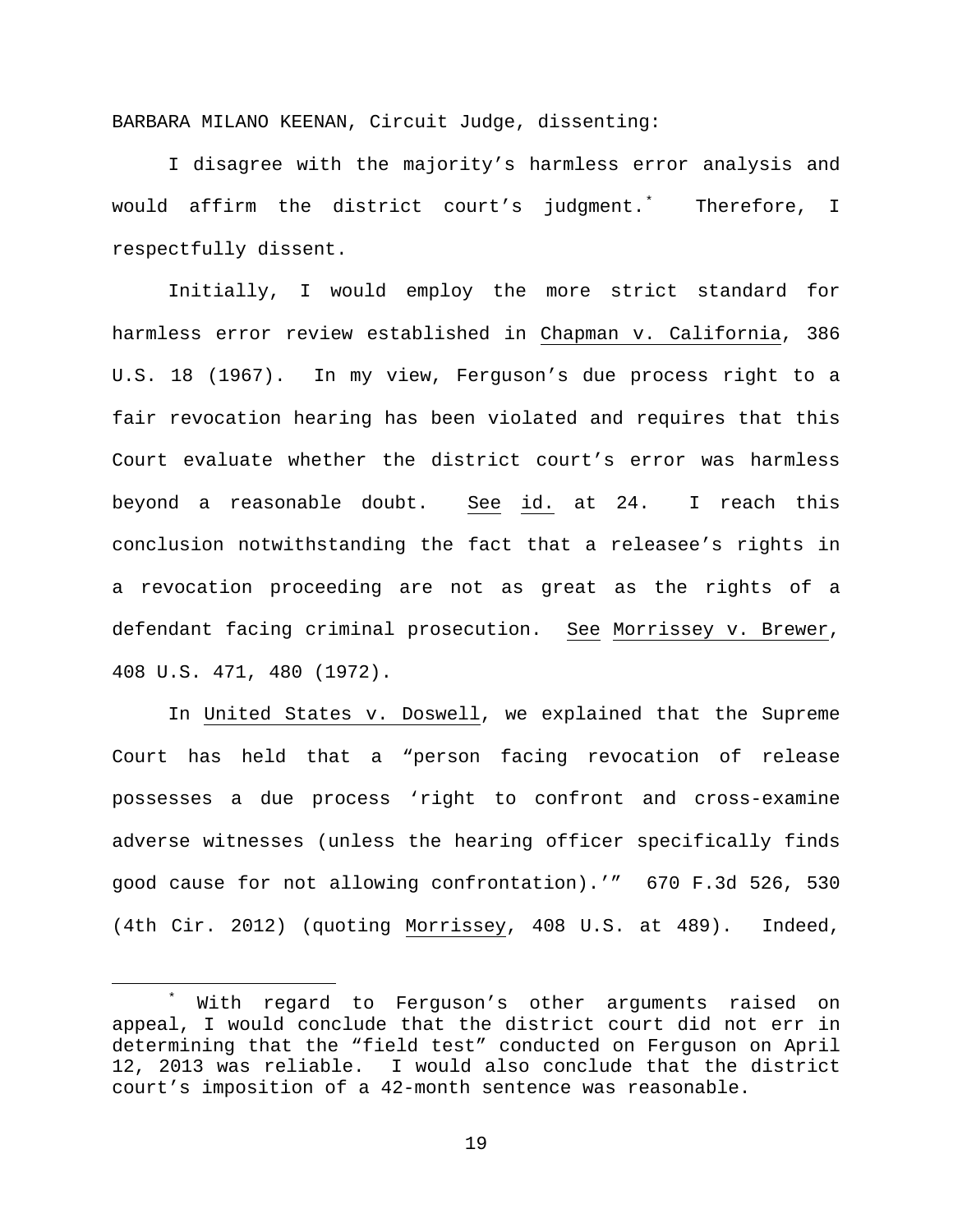the majority recognizes that the district court's error in the present case "implicated one of Mr. Ferguson's core procedural rights" relating to the constitutional right to confrontation, and that the error was "more substantive than the type of technical or nominal error that originally motivated the harmless error standard." Supra at 12. Because the error at issue violated Ferguson's due process right to a fair revocation hearing, I think that the lesser standard of harmless error set forth in Kotteakos v. United States, 328 U.S. 750 (1946), is inadequate to evaluate the error's impact.

Nevertheless, applying the Chapman standard, I would conclude that the district court's error in the present case was harmless beyond a reasonable doubt. The evidence was overwhelming that Ferguson violated the terms of his supervised release by possessing marijuana with the intent to distribute. The district court credited the arresting officer's testimony that he smelled marijuana in Ferguson's vehicle, and that a search of the vehicle resulted in the discovery of what the officer concluded was marijuana, "packaged and quantified in a fashion consistent with an intent to distribute." The arresting officer further testified that Ferguson admitted that he sold marijuana. Based on this record, which is particularly strong given Ferguson's statement to the arresting officer, I would hold that it is clear beyond a reasonable doubt that the court's